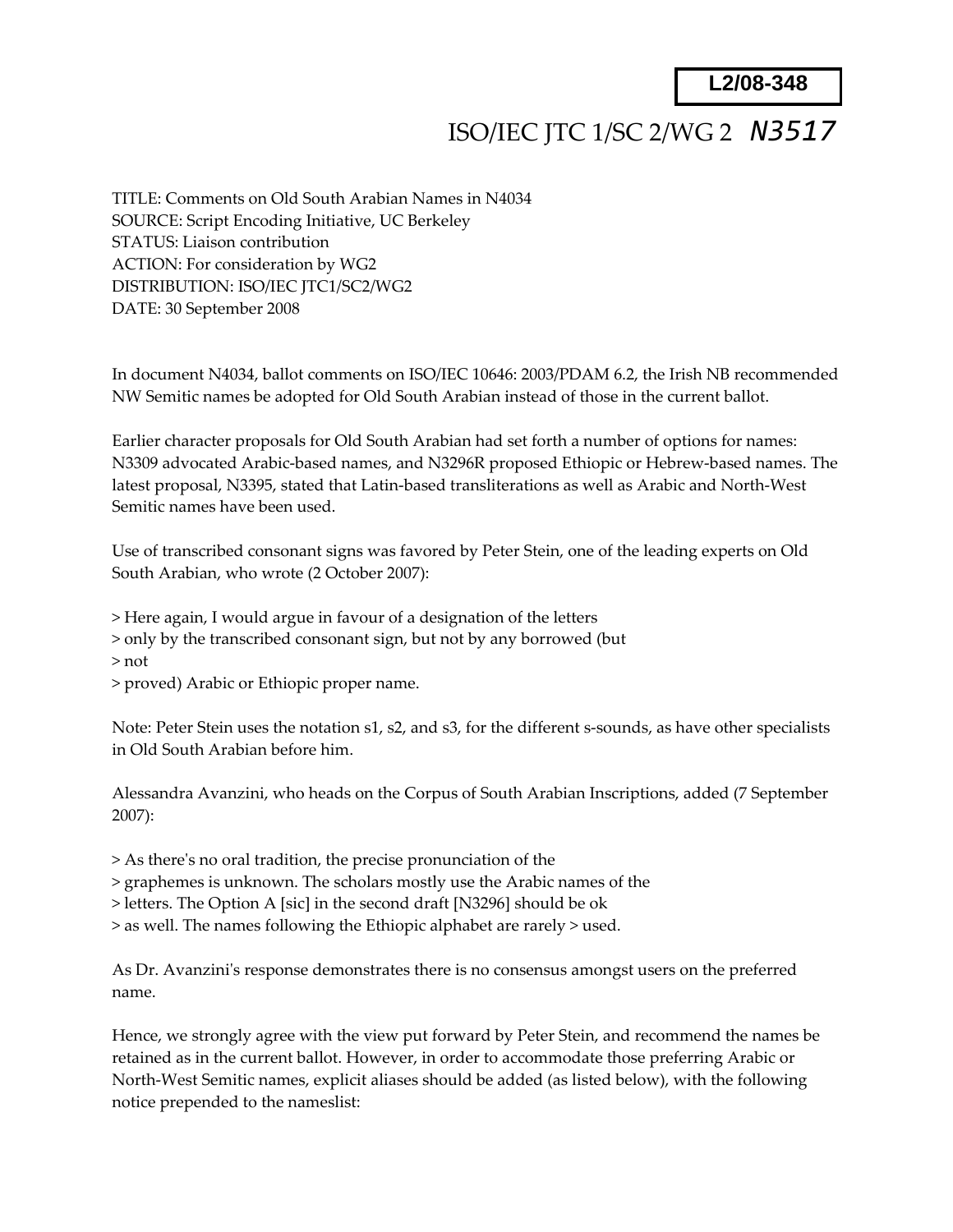Old South Arabian letter names follow common transliteration practice. Aliases are also listed below, with the NW Semitic name for the letter first and the Arabic name for the letter second on each line.

- 10A60 OLD SOUTH ARABIAN LETTER H1  $=$  he, heh
- 10A61 OLD SOUTH ARABIAN LETTER L = lamedh, lam
- 10A62 OLD SOUTH ARABIAN LETTER H2  $=$  heth, hah
- 10A63 OLD SOUTH ARABIAN LETTER M  $=$  mem, meem
- 10A64 OLD SOUTH ARABIAN LETTER Q  $=$  qoph, qaf
- 10A65 OLD SOUTH ARABIAN LETTER W  $=$  waw, waw
- 10A66 OLD SOUTH ARABIAN LETTER S2  $=$  shin, sheen
- 10A67 OLD SOUTH ARABIAN LETTER R = resh, reh
- 10A68 OLD SOUTH ARABIAN LETTER B  $=$  beth, beh
- 10A69 OLD SOUTH ARABIAN LETTER T1  $=$  taw, teh
- 10A6A OLD SOUTH ARABIAN LETTER S1 = samekh, seen
- 10A6B OLD SOUTH ARABIAN LETTER K  $=$  kaph, kaf
- 10A6C OLD SOUTH ARABIAN LETTER N  $=$  nun. noon
- 10A6D OLD SOUTH ARABIAN LETTER H3 = kheth, khah
- 10A6E OLD SOUTH ARABIAN LETTER S4 = sadhe, sad
- 10A6F OLD SOUTH ARABIAN LETTER S3  $=$  sin, samekh
- 10A70 OLD SOUTH ARABIAN LETTER F  $=$  fe, feh
- 10A71 OLD SOUTH ARABIAN LETTER ALEF  $=$  aleph, alef
- 10A72 OLD SOUTH ARABIAN LETTER AIN  $=$  ayn, ain
- 10A73 OLD SOUTH ARABIAN LETTER D3 = dhadi, dad